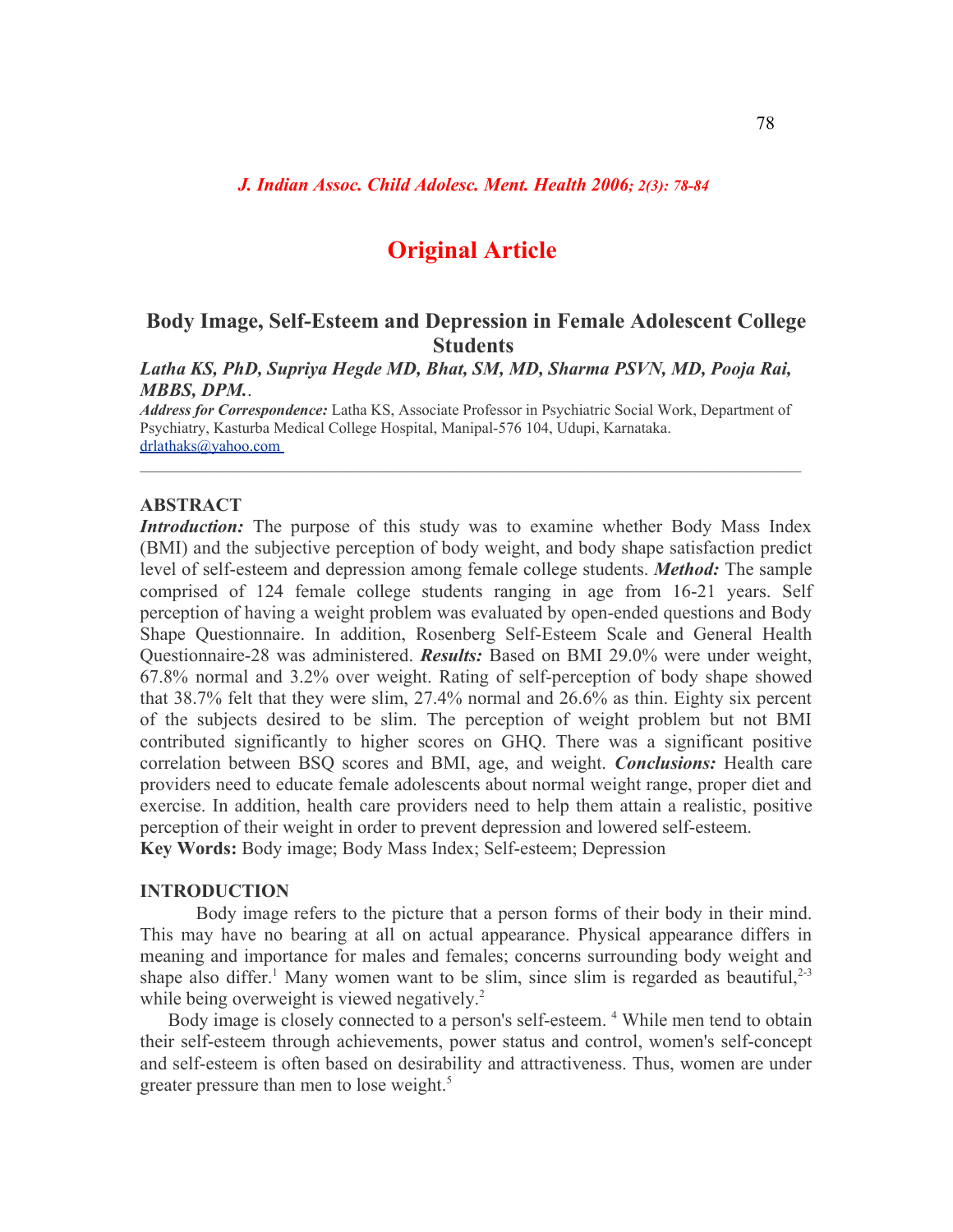A person's body image is influenced by their own beliefs and attitudes as well as ideals in society. For females, as compared with males, there is a greater discrepancy between their perceived body size and their ideal body size.<sup>1</sup> Female adolescents are more preoccupied with physique and appearance than are those in other age groups,<sup>6</sup> and they are more likely to identify themselves as overweight than are males.<sup>7</sup> There is research to suggest that female adolescents tend to be dissatisfied with their body weight, size, and shape.<sup>8-9</sup> In a study by Kim and Yoon,<sup>10</sup> 72.5% of normal weight Korean female adolescents perceived themselves as overweight or obese; and 76% of these subjects tried to lose weight.

Since feelings about oneself may be shaped by the attitudes of others, those who are overweight may suffer from low self-esteem and have high levels of depression.<sup>2</sup> Sheslow et al noted that obesity in adolescence may cause psychosocial problems, such as lowered self-esteem, depression, and difficulties with interpersonal relationships.<sup>11</sup> A distorted perception of one's body is also a determinant of disturbance in self-esteem. <sup>1</sup> A more negative body image is related to lower self-esteem.<sup>12</sup> Wichstrom<sup>9</sup> reported that perceived obesity is associated with depression and unstable self-perceptions in the general adolescent population in Norway.

Wilde et al point to the relative lack of studies outside the Western countries.<sup>13</sup> Distorted body image or fat phobia may be absent or not prominent among patients from non-western cultures.<sup>14-17</sup> Thus, the increasing rate of eating disorders in traditional societies is usually attributed to acculturation and exposure through the media to westernoriented values of attractiveness and body size.<sup>18</sup>

The purpose of the present study was to determine the extent of body weight and body shape dissatisfaction in a group of female adolescent college students; and to examine whether body mass index (BMI) and perception of a weight problem predict level of self-esteem and depression.

#### **METHODS**

The study was carried out in a co-educational Arts and Science College at Udupi, Karnataka. The principal of the college was approached and apprised of the objectives of study and following his permission, a notice was circulated and lady students were requested to participate. A brief introduction about the objectives of the study was given to the subjects. Confidentiality was assured. A total of 138 subjects participated in the study but 14 records (10.1%) were excluded due to incomplete responses. The age of subjects ranged from 16-21 years with a mean age of 18.9 (S.D.1.19).

Information on age, class, marital status, place of origin, current place of stay, family type and income; and clinical details such as history of physical and psychiatric illness, menstrual history, family history of physical and psychiatric illness, details of family outlook, emphasis on physical appearance and family preference for health foods was obtained. Body mass index (weight in kilograms divided by the square of height in meters) was calculated to determine the weight status of individuals. Subjects were divided into three groups according to BMI: less than 18 (underweight), 18-24.99 (normal), and 25 or above (overweight). Subjective perception of having a weight problem was evaluated by two questions: "How do you rank your body?" and 'What is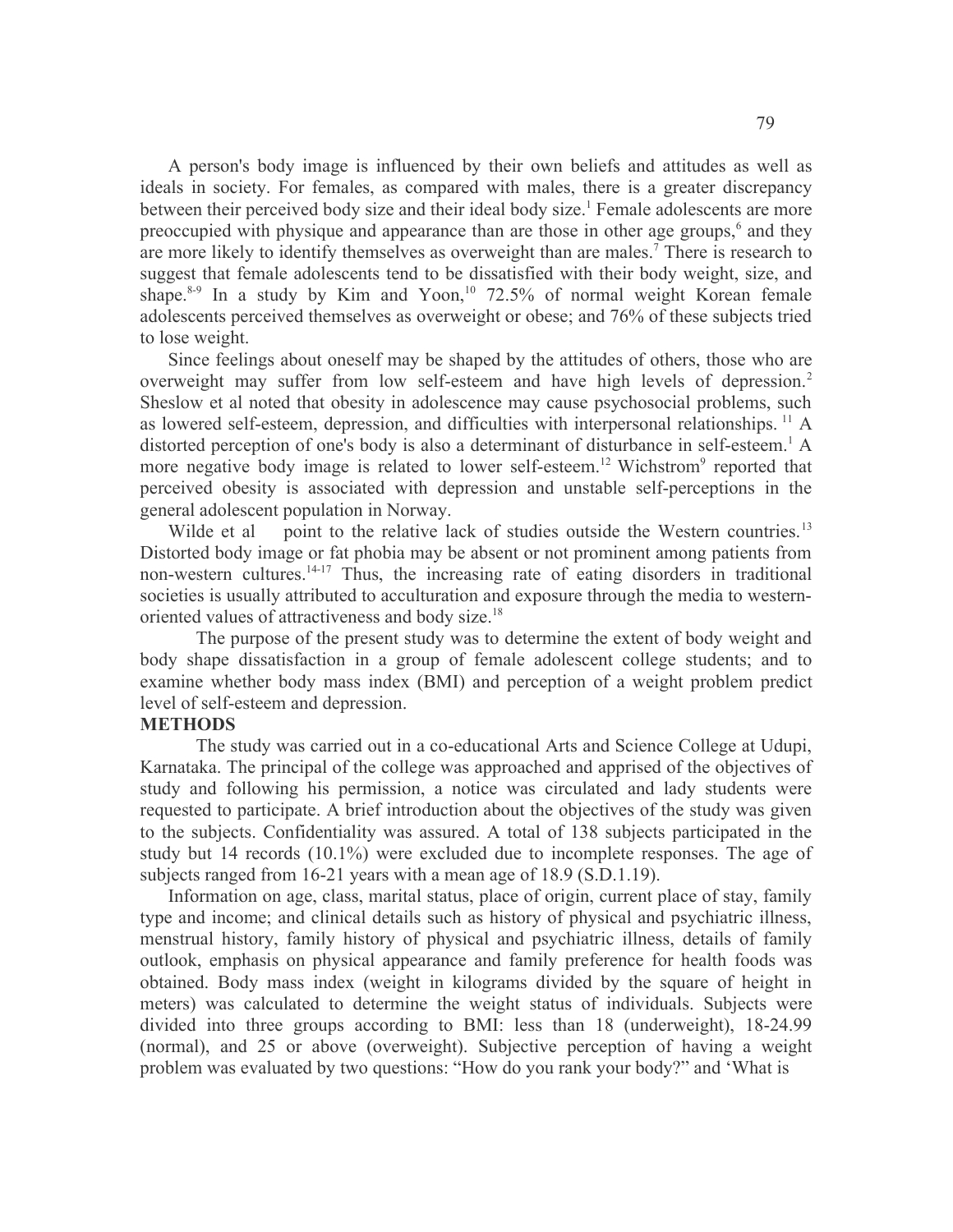the desirable body you prefer?" Four options were given: 'overweight,' 'normal or average,''thin,' and 'slim.'

Subjects were also administered the Body Shape Questionnaire (BSQ),<sup>19</sup> Rosenberg Self-Esteem Scale,<sup>20</sup> and General Health Questionnaire-28 (GHQ-28).<sup>21</sup> BSQ measures concern about body shape besides body size overestimation. It has 34 questions rated on a six-point Likert scale from 'never' to 'always.' The mean scores for each group according to BMI categories were calculated. The Rosenberg Self-Esteem Scale consists of 5 positively worded items and 5 negatively worded items. Each item is rated on a 5 point scale, and responses are summed to produce a total self-esteem score (negatively worded items are reverse scored before summing). Scores range from 10 to 50, with higher scores indicating more positive self-esteem. Rosenberg reported a reliability coefficient of .92 among adolescents. <sup>20</sup> General Health Questionnaire-28 is a self-rated screening instrument, designed to identify short term changes in mental health depression, anxiety, social dysfunction and somatic symptoms. It does not yield a clinical diagnosis. It is a widely accepted and reliable method of establishing minor psychiatric morbidity among general populations. Using the Likert scoring, a cut off score of 4/5 is most effective at separating cases from non cases. Five of the seven items in the severe depression subscale of the questionnaire measure aspects of suicidal thinking. Respondents who scored on two or more of these five items were regarded as having notable suicidal thoughts.

Statistical analysis was conducted using the SPSS program. Descriptive statistics were used to determine categorical variables. Spearmen's correlations were used to examine relationships between BMI, age, weight, height, body shape disturbances, selfesteem and GHQ scores. The samples were categorized into three groups according to BMI and were compared on the various variables.

### **RESULTS**

The mean age of the sample was 18.9 (SD=1.19). No subject was married. Half of the subjects were staying in the hostels. There was no difference between the students in the BMI based subgroups as regards the type of family, place of origin, family income, history of psychiatric illness and family history of illness. Thirteen subjects (10.5%) had a history of physical illness. The mean age at menarche of the sample was 13.9 years (SD=1.12). BMI values ranged from 14.60 to 27.99, with a mean of 19.4 (S.D.2.59). There were 36 (29.1%) underweight; 84 (67.7%) normal weight and 4 (3.2%) overweight subjects in the sample. No subject was obese. BMI based subgroups did not differ with regard to age, height, and age at menarche, but did so with regard to weight (F=46.88, df=2, 121, 123,  $p<0.001$ ).

Two fifths of the sample (41.9%) considered their family outlook as traditional, one tenth (8.1%) as modern, and half as 'intermediate.' About a quarter of the sample (24.2%) reported being fussy about food since childhood, and 37.9% of subjects reported that their family lay emphasis on physical appearance. Further, almost 87.9% of subjects reported a family preference for health foods. Most subjects perceived their body (weight) as normal (27.4%) or slim (38.7%), but 7.3% felt they were overweight and 26.6% felt that they were thin. As against this, 86.3% desired to be slim. A small proportion of the females wanted to be of normal weight (5.6%) or overweight (2.4%).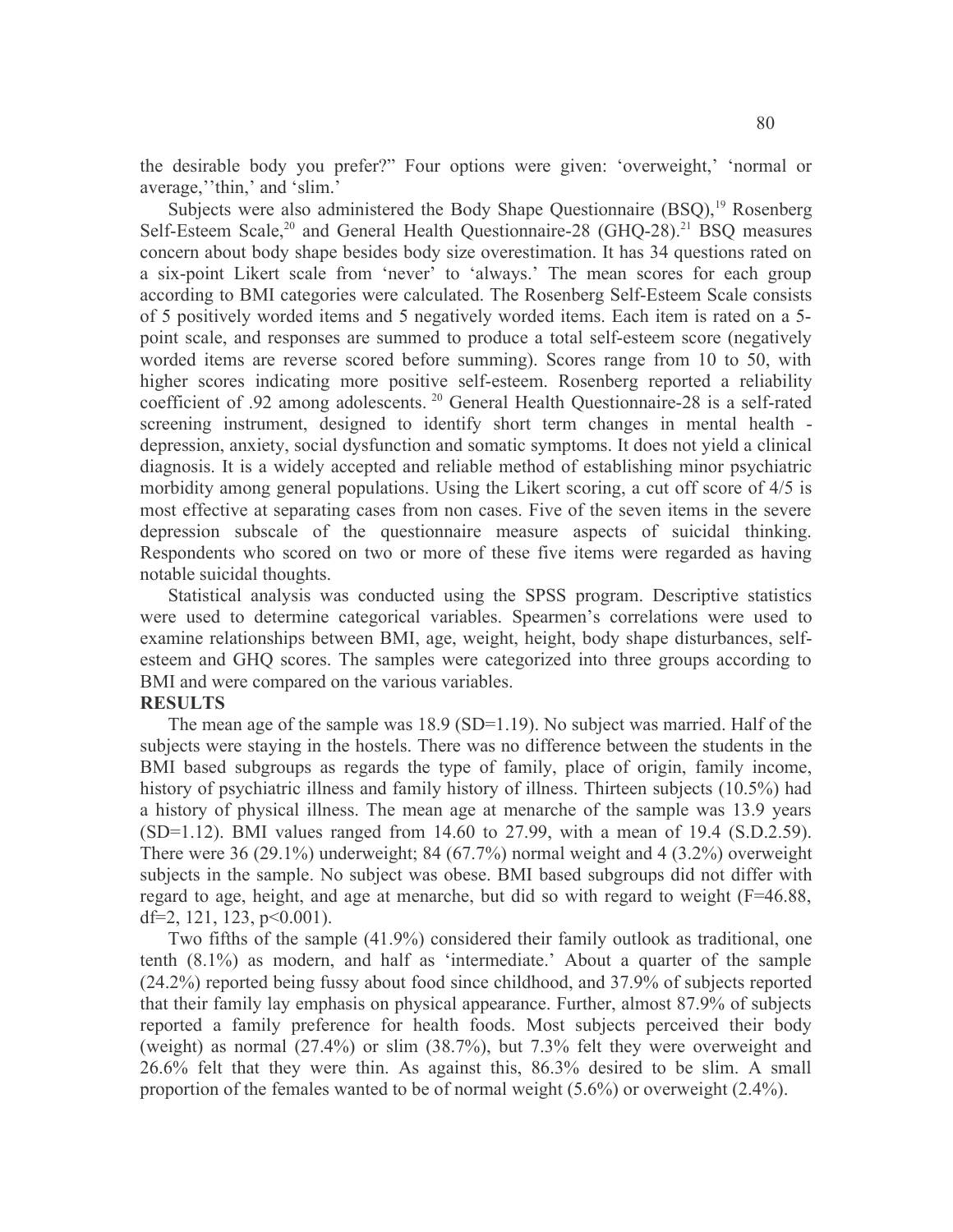Also, only 5.6% wanted to be thin. It could be assumed that many of the normal weight tended to perceive themselves as either slim or thin.

The mean BSQ scores of the sample was 54.8 (SD=22.56). There was significant differences in BSQ across the three categories of BMI (F=3.712, df=2, 121, 123,  $p<0.05$ ) (Table 1). The mean score for self-esteem on RSES was 21.22 (SD=3.71). The mean score on GHQ was  $18.68$  (SD=12.4). More than 90% of the sample (N=114) was above the cut off scores of 5 for 'caseness.' The mean score on the anxiety and insomnia (GHQ-B) subscale was 5.17 (SD=4.69) and 56.5% of the sample was above the cut off. The three BMI based subgroups differed significantly with regard to GHQ (B) scores  $(F=3.32, df=2, 121, 123, p<05)$ . The mean score on the depression subscales (GHQ-D) was 3.87 (SD=4.17). Inspection of suicidaity items revealed that 67.8% of the sample was at or below the cut off and 32.3% was above the cutoff.

**Table 1: Comparison of body shape, self-esteem and general psychopathology across BMI based subgroups**

| Variable           | Underweight          | <b>Normal</b>    | Overweight       | <b>F</b> Value  |  |
|--------------------|----------------------|------------------|------------------|-----------------|--|
|                    | $(N=36)$<br>$(N=84)$ |                  | $(N=4)$          | df(2, 121, 123) |  |
|                    | <b>Mean (SD)</b>     | <b>Mean (SD)</b> | <b>Mean (SD)</b> | p value         |  |
| <b>BSO</b>         | 49.6(15.6)           | 55.9(24.4)       | 80.0 (18.7)      | $3.712*$        |  |
| <b>RSES</b>        | 20.9(3.9)            | 21.2(3.6)        | 23.2(4.1)        | 0.698           |  |
| <b>GHQ</b> (Total) | 21.2(13.5)           | 17.8(12.1)       | 13.7(1.2)        | 1.229           |  |
| GHQ(B)             | 6.78(5.05)           | 4.58(4.45)       | 3.0(2.45)        | $3.324*$        |  |
| GHQ(D)             | 3.9(4.7)             | 4.0(4.01)        | 1.00(1.15)       | .878            |  |

 $*$  p $< 05$ 

Spearman's correlations between age and body shape revealed a significant positive relationship ( $\rho$ =0.240,  $p$ <0.01) (Table 2). There was also a positive relationship between BSQ and BMI ( $p=0.271$ ,  $p<0.01$ ); weight and BMI ( $p=0.829$ ,  $p<0.01$ ); weight and BSQ  $(p=0.297, p<0.01)$ . There was also a positive relationship between BSQ and GHQ total scores ( $p=0.345$ ,  $p<0.01$ ) and all the subscores of GHO. Self-esteem and age at menarche were not correlated with other variables (data not shown in table) and height was not correlated with any variable except weight  $(p=0.418, p<0.001$ , data not shown in table)

| Table II: Correlation between selected variables (Speraman's $\rho$ coefficient) |  |  |
|----------------------------------------------------------------------------------|--|--|
|----------------------------------------------------------------------------------|--|--|

|                  | <b>BSQ</b> | <b>GHQ-A</b> | <b>GHQ-B</b> | GHQ-C    | <b>GHQ-D</b> | GHQ-         | Weight   |
|------------------|------------|--------------|--------------|----------|--------------|--------------|----------|
|                  |            |              |              |          |              | <b>Total</b> |          |
| Age              | $.240**$   | .087         | .050         | $.190*$  | .083         | .103         | .083     |
| <b>BMI</b>       | $.271**$   | $-.011$      | $-.181*$     | $-.076$  | $-.138$      | $-137$       | $.829**$ |
| <b>BSQ</b>       |            | $.357**$     | $.245**$     | $.270**$ | $.291**$     | $.345**$     | $.297**$ |
| <b>GHQ-A</b>     |            |              | $.613**$     | $.328**$ | $.501**$     | $.801**$     | .050     |
| <b>GHQ-B</b>     |            |              |              | $.358**$ | 338**        | $.774**$     | $-154$   |
| GHQ-C            |            |              |              |          | $.412**$     | $.646**$     | $-.039$  |
| <b>GHQ-D</b>     |            |              |              |          |              | $.728**$     | $-.065$  |
| <b>GHQ-Total</b> |            |              |              |          |              |              | $-082$   |

 $p<0.05$ , \*\*p<0.01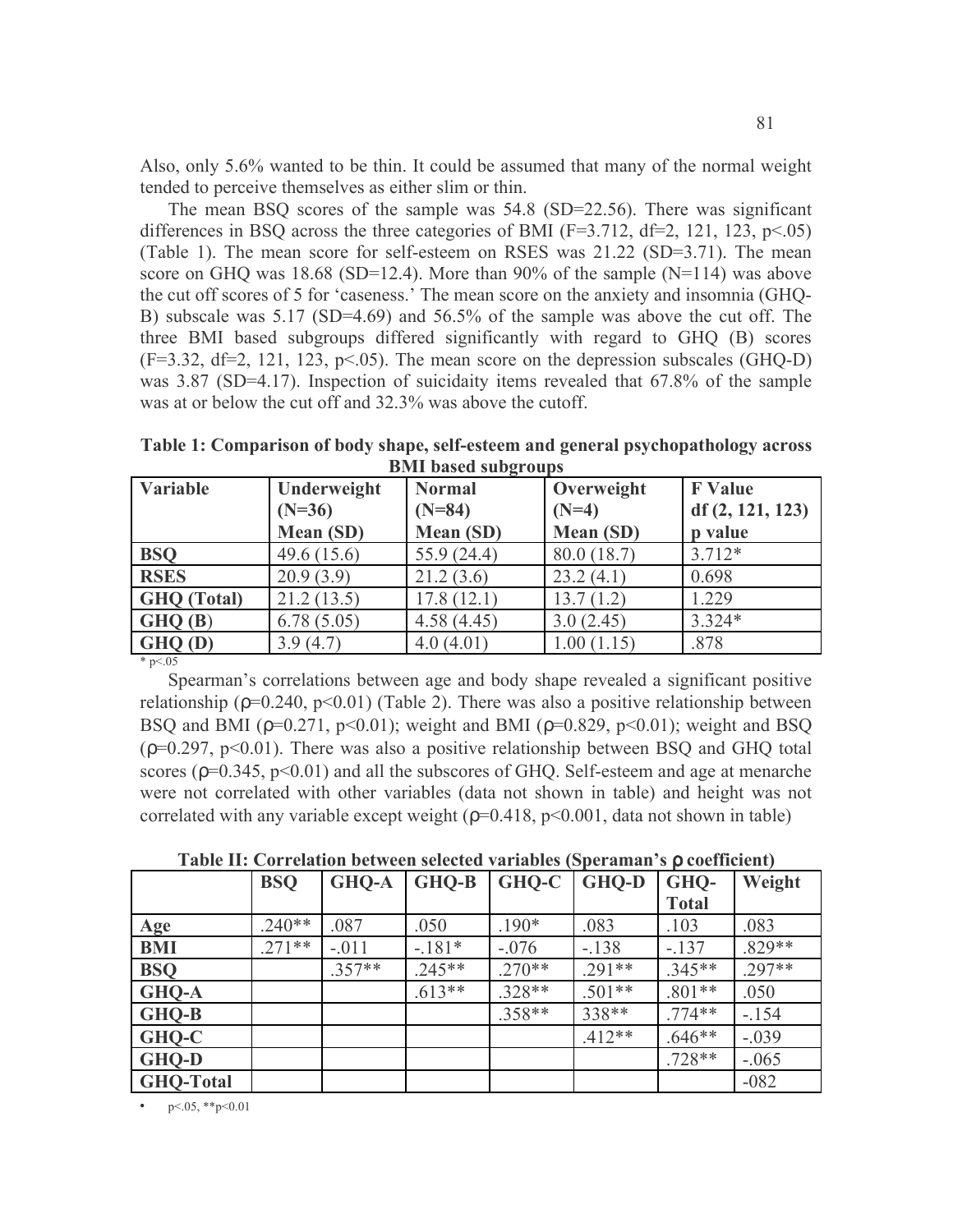### **DISCUSSION**

The growth spurt and increase in body fat that occurs with puberty may predispose the adolescent girl to weight preoccupation, body shape dissatisfaction and harmful weight control practices. Dieting during the teenage years has been associated with anxiety, depression, and low self-esteem, nutritional deficiencies, impaired concentration, as well as inhibited growth. In extreme cases, dieting has been linked to the development of eating disorders. In this study disturbance in perception of body shape was associated with younger age, as in earlier studies that have pointed out that body weight, shape and size preoccupation was pronounced in early adolescence.<sup>1</sup>

In the present study only 3.2% of the female adolescents were overweight (BMI), while more than 65% perceived themselves to be either slim or thin and 67.7% desired to be slim. These results suggest that female adolescents were preoccupied with their appearance, body weight and shape as also observed in earlier studies.<sup>1-3, 6</sup> In most cultures being overweight is viewed negatively in females.<sup>2, 22, 23</sup>

Unlike the observations made in previous studies, $^{2,11}$  the present study did not find a correlation between BMI and self-esteem or depression. This could be a Type 2 error as the present sample had very few overweight and no obese subjects.

In this present study, 91.9% of subjects scored above the cut off on the GHQ-Total and 32.2% scored above the cut off on suicidality items of GHQ. Understandably, most subjects also had high scores on anxiety, somatic symptoms and social dysfunction subscales. This finding suggests that adolescence is the phase of turmoil, uncertainties and mood instability. Recent studies have shown that greater than 20% of adolescents in the general population have emotional problems and one-third of adolescents attending psychiatric clinics suffer from depression.<sup>24</sup> Despite this, depression in this age group is greatly under diagnosed. A study on Korean female adolescents reported a prevalence estimate of 64% for depression.<sup>18</sup>

The study has several limitations. The occurrence of high frequency of caseness based on standard cutoff (GHQ scores) should be interpreted cautiously, and structured psychiatric interviews seem indicated to confirm psychiatric diagnosis. Further studies with a larger sample size and more specific instruments to tap depression and other common mental disorders in this population are warranted. Further studies are needed to determine the effect of perception of a weight problem on weight control behaviors among female adolescents.

This study has implications for health education of the adolescents. Adolescents with a distorted perception of body weight may set unrealistic goals and choose unhealthy behaviours to control their weight.<sup>25</sup> Health care providers need to educate female adolescents about their normal weight range and methods to maintain appropriate weight through proper diet and exercise. In addition, health care providers need to help them attain a realistic, positive perception of their weight in order to prevent depression and lowered self-esteem. Professionals should also encourage and support healthy eating patterns and physical activity while encouraging adolescents to recognize personal strengths not related to physique.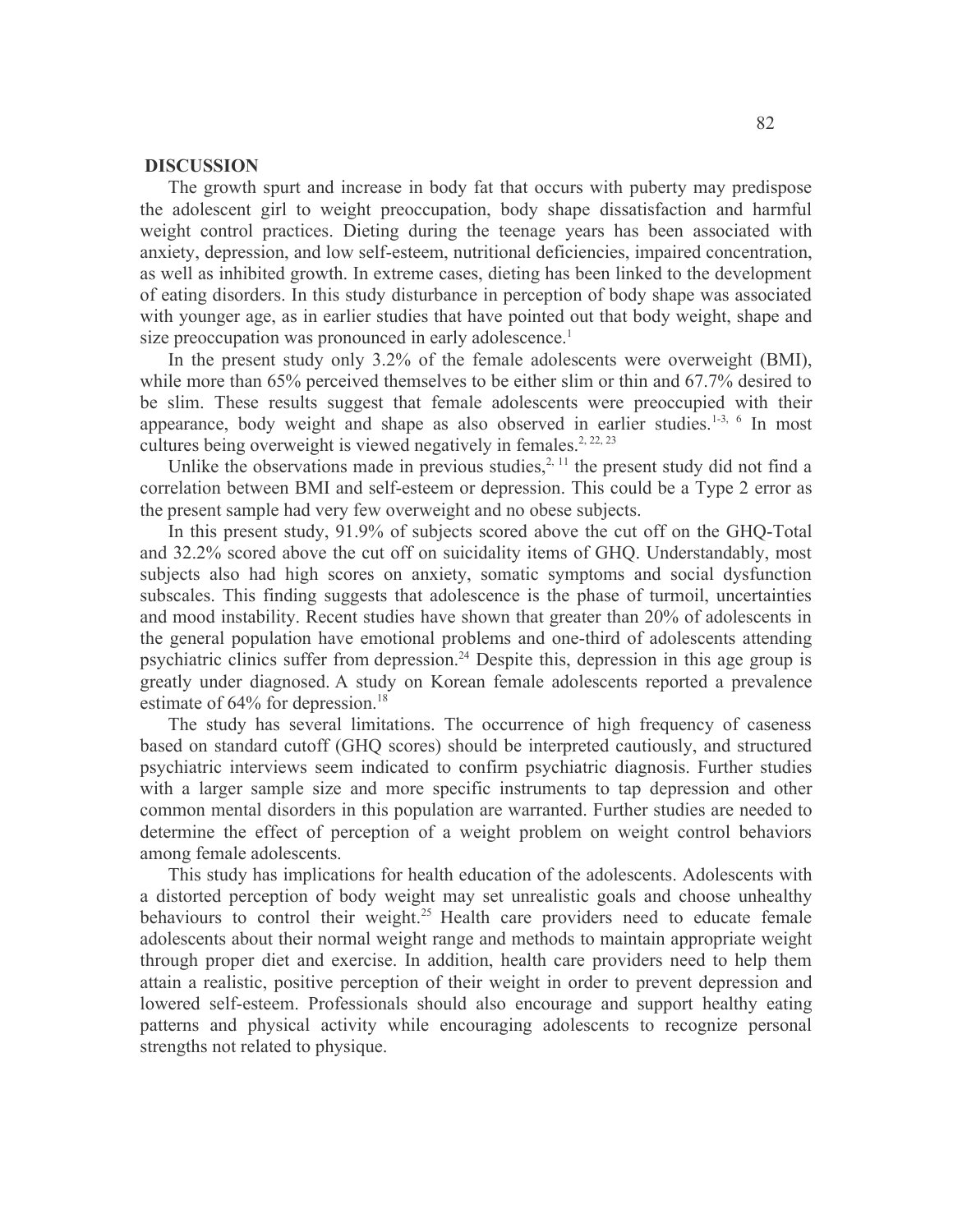#### **REFERENCES**

- 1. Gardner RM, Friedman BN, Jackson NA. Body size estimations, body dissatisfaction and ideal size preferences in children six through thirteen*.* J Youth Adolesc 1999; 28:603--618.
- 2. Ross CE. Overweight and depression. J Heath Soc Behav 1994; 35:63-79.
- 3. Benedikt R, Wertheim EH, Love A. Eating attitudes and weight-loss attempts in female adolescents and their mothers. J Youth Adolesc 1998; 27:43-57.
- 4. Goward P. Body Image and Eating Awareness: A Guide to Developing Groups for Adult Women. Victorian Health Foundation, 1992, pp 13.
- 5. Williamson DF, Serdula MK, Anda RF, Levy A., Byers T. Weight loss attempts in adults: goals, duration, and rate of weight loss. Am J Pub Health 1992; 82:1251-1257.
- 6. Bruch H. Developmental considerations of anorexia nervosa and obesity. Can J Psychiatry 1981; 26:212-217.
- 7. Kann L, Kinchen SA, Williams BI. Youth risk behavior surveillance -United States, 1997. J School Health 1998; 68:355-369.
- 8. Huon GF. Dieting, binge eating, and some of their correlates among secondary school girls. Int J Eating Dis 1994; 15:159-164.
- 9. Wichstrom L. Social, psychological and physical correlates of eating problems: A study of the general adolescent population in Norway. Psychol Med 1995; 25:567-579.
- 10. Kim O, Yoon H. Factors associated with weight control behaviors among high school females with normal body weight. J Korean Acad Nurs 2000; 30:391-401.
- 11. Sheslow D, Hassink S, Wallace W, Delancey E. The relation between self-esteem and depression in obese children. Ann NY Acad Sci 1993; 699:289-291.
- 12. Guinn B, Semper T, Jorgensen L, Skaggs S. Body image perception in female Mexican-American adolescents. J School Health 1997; 67:112-115.
- 13. Wildes JE, Emery RE, Simons AD. The roles of ethnicity and culture in the development of eating disturbances and body dissatisfaction: A meta-analytic review. Clin Psychol Rev 2001; 21:521-551.
- 14. King MB, Bhugra D. Eating Disorders: lessons from a cross-cultural study. Psychol Med 1989; 19:935-958.
- 15. Khandelwal SK, Saxena S. Anorexia nervosa in people of Asian extraction. Br J Psychiatry 1990; 157:784.
- 16. Mumford D, Whitehouse A, Choudry IY. Survey of eating disorders in English-medium schools in Lahore. Int J Eating Disord 1992; 11:174-184.
- 17. Lee S, Ho TP, Hsu LKG. Fat phobic and non-fat phobic anorexia nervosa: A comparative study of 70 Chinese patients in Hong Kong. Psychol Med 1993; 23:999-1017.
- 18. Miller MN, Pumariega AJ. Culture and eating disorders: A historical and cross-cultural review. Psychiatry 2001; 64:93-110.
- 19. Cooper PJ, Taylor MJ, Cooper Z, Fairburn CG. The development and validation of the Body Shape Questionnaire. Int J Eating Dis 1987; 6:485-494.
- 20. Rosenberg M. Society and the adolescent self image. Princeton, NJ: Princeton University Press. 1965.
- 21. Goldberg DP, Hillier VF. A scale version of General Health Questionnaire. Psychol Med 1979; 9:139- 145.
- 22. Kim O, Kim K. Comparisions of body mass index, perception of body weight, shape satisfaction and self-esteem among Korean adolescent. Percept Motor Skills 2003; 97:1339-1346.
- 23. Paquette MC, RaineK. Socio-cultural context of women's body image. Soc Sci Med 2004; 59:1047- 1458.
- 24. Kovacs M. Affective disorders in children and adolescents. Am J Psychol 1989; 44:209.
- 25. Felts M, Tavasso D, Chenier T, Dunn P. Adolescents' perceptions of relative weight and self-reported weight-loss activities. J School Health 1992; 62:372--376.